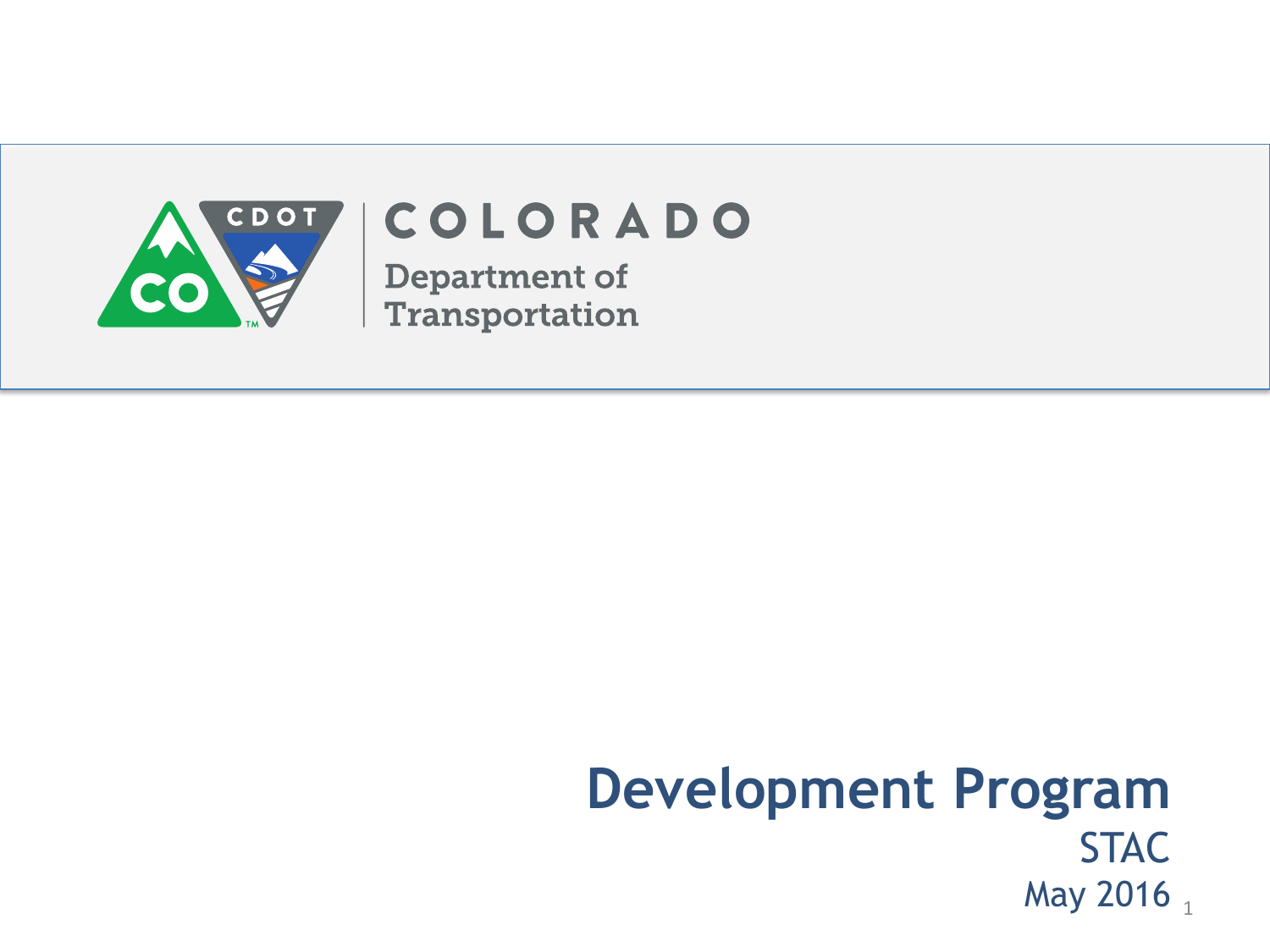

---------------

- **What is the Development Program?**
- **What does it include?**
- **What is the 10-Year Development Program?**
- **Why create a Development Program?**
- **What is the process?**
- **When/how will it be updated?**
- **Does a project need to be included in order to be in the STIP?**
- **Next Steps**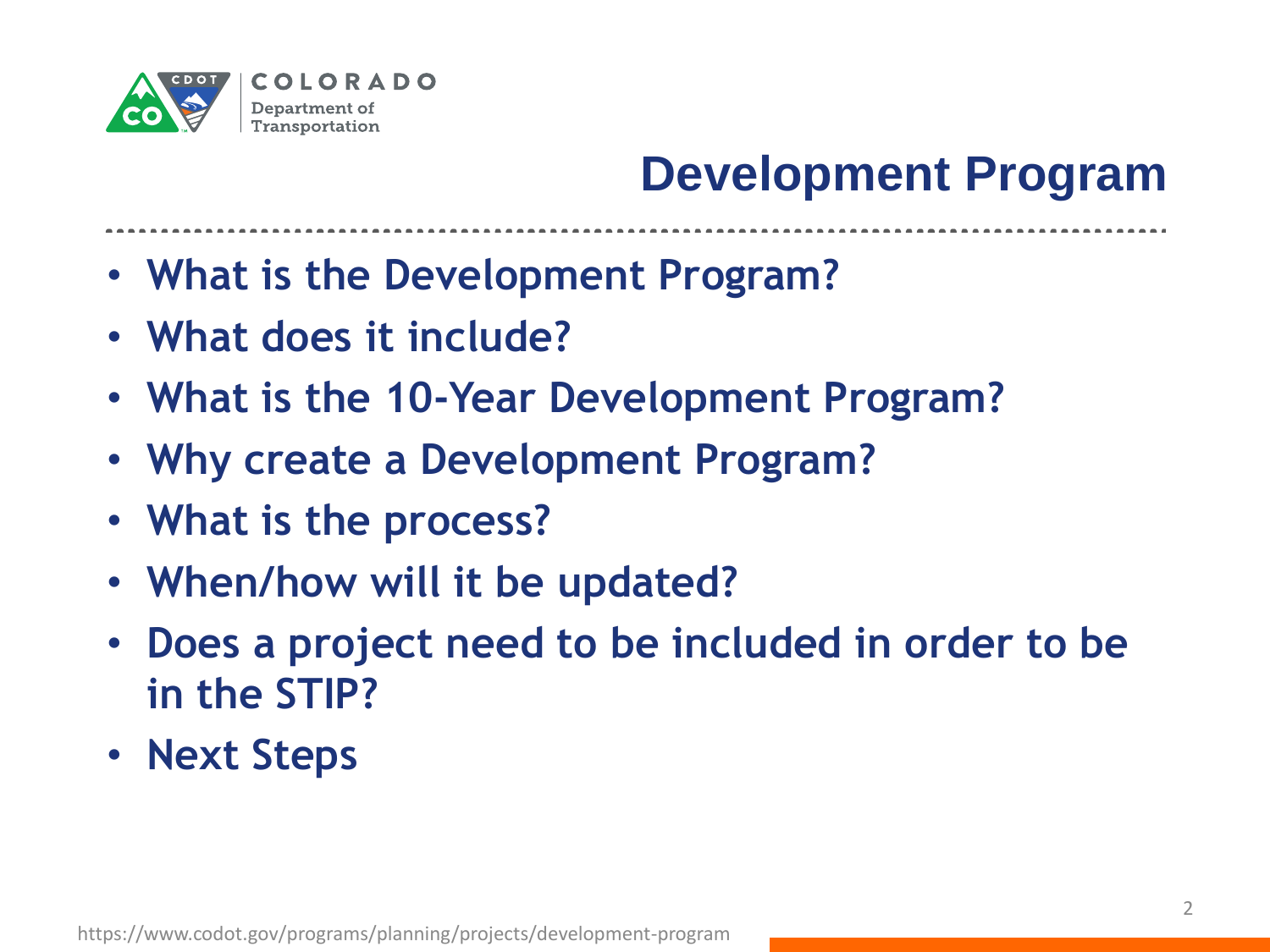

---------------

#### **What is the Development Program?**

- An inventory of major investment needs based on Region and planning partner input.
- Captures priorities identified through the transportation planning process to support the identification of major investment needs for future planning.
	- Regional Transportation Plans
	- MPO Plans
	- Other planning and development studies
	- Region and planning partner input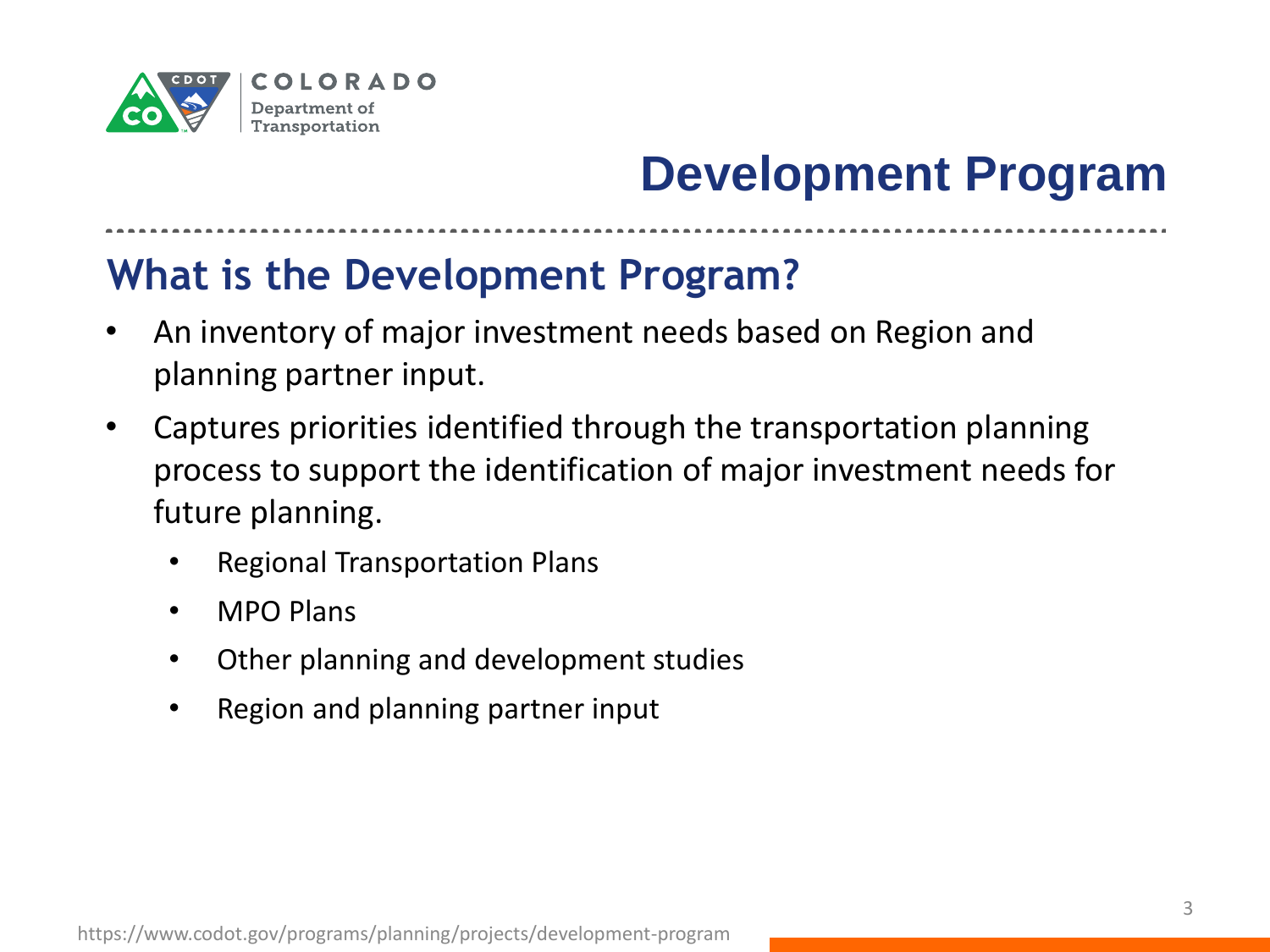

#### **What does it include?**

- Over 100 major highway projects totaling approximately \$8.5 billion.
- Transit, bike/ped, and operations to be added.
- Not intended to capture every potential project, but *major* projects as defined by each Region.
- May include smaller projects on a programmatic basis (i.e. Regional Intersection Priorities)

Major Investments are *investments of significant cost or scope* which frequently cannot be funded to completion through traditional funding sources, and which may require additional revenue or other funding sources, such as SB 228, discretionary grant funding, etc., to fully complete.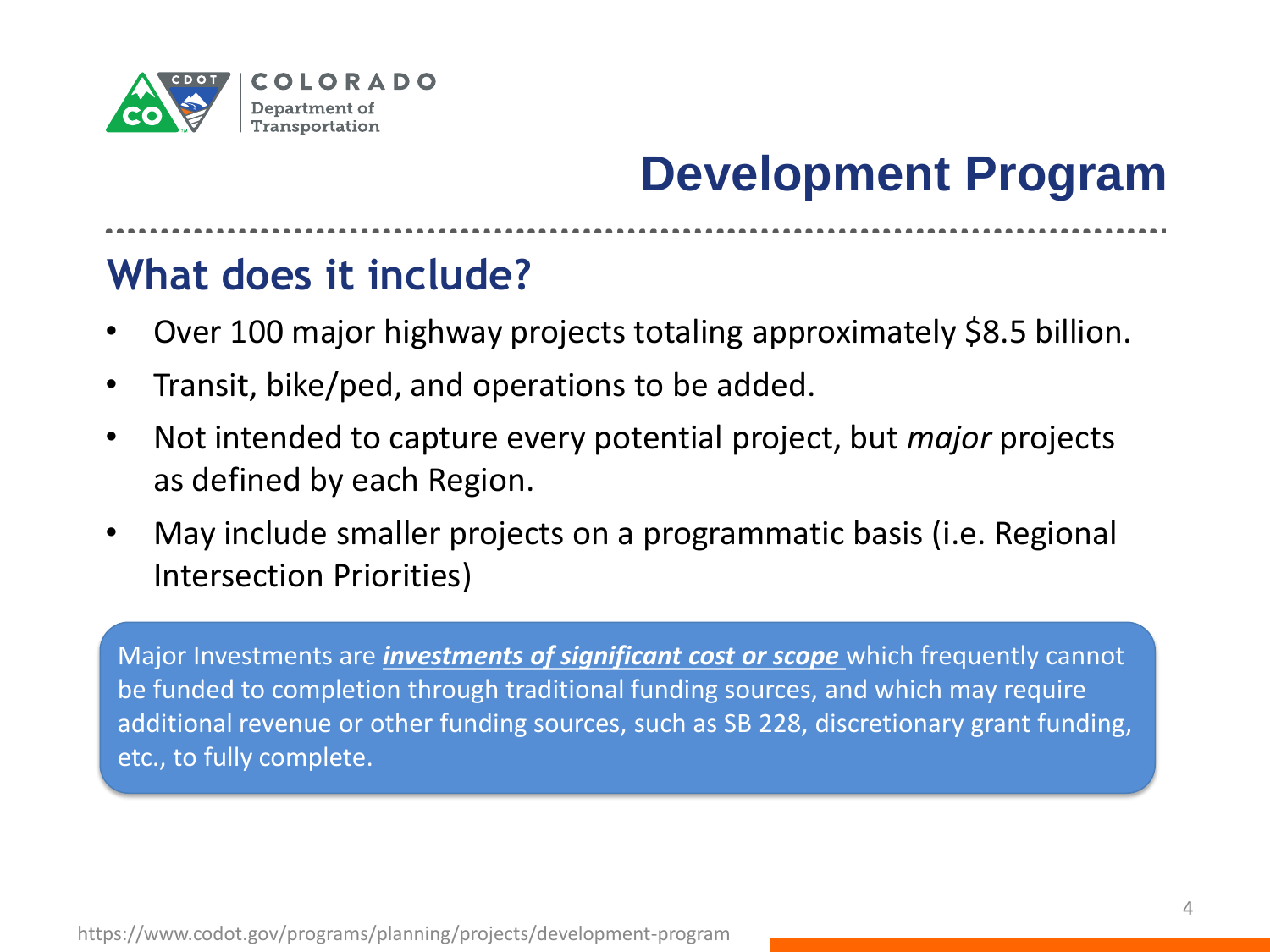

#### **What is the 10-Year Development Program?**

- Smaller subset of the Development Program, identifying those major investment needs that are a higher priority for Regions and planning partners over the next 10 years.
- Based on Regional Transportation Plans.
- Will provide a planning tool that can be used as the foundation of other project selection and development efforts.

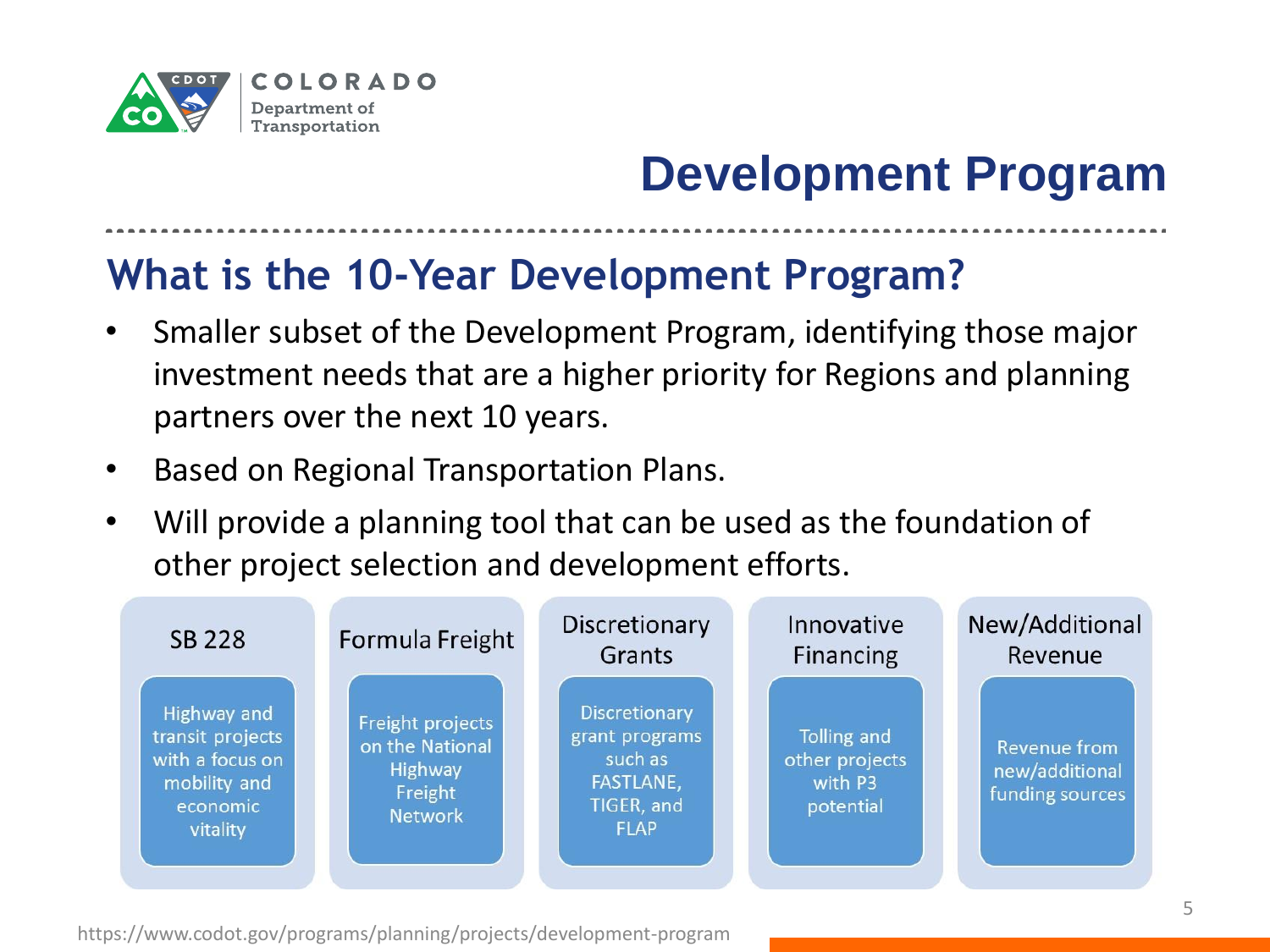

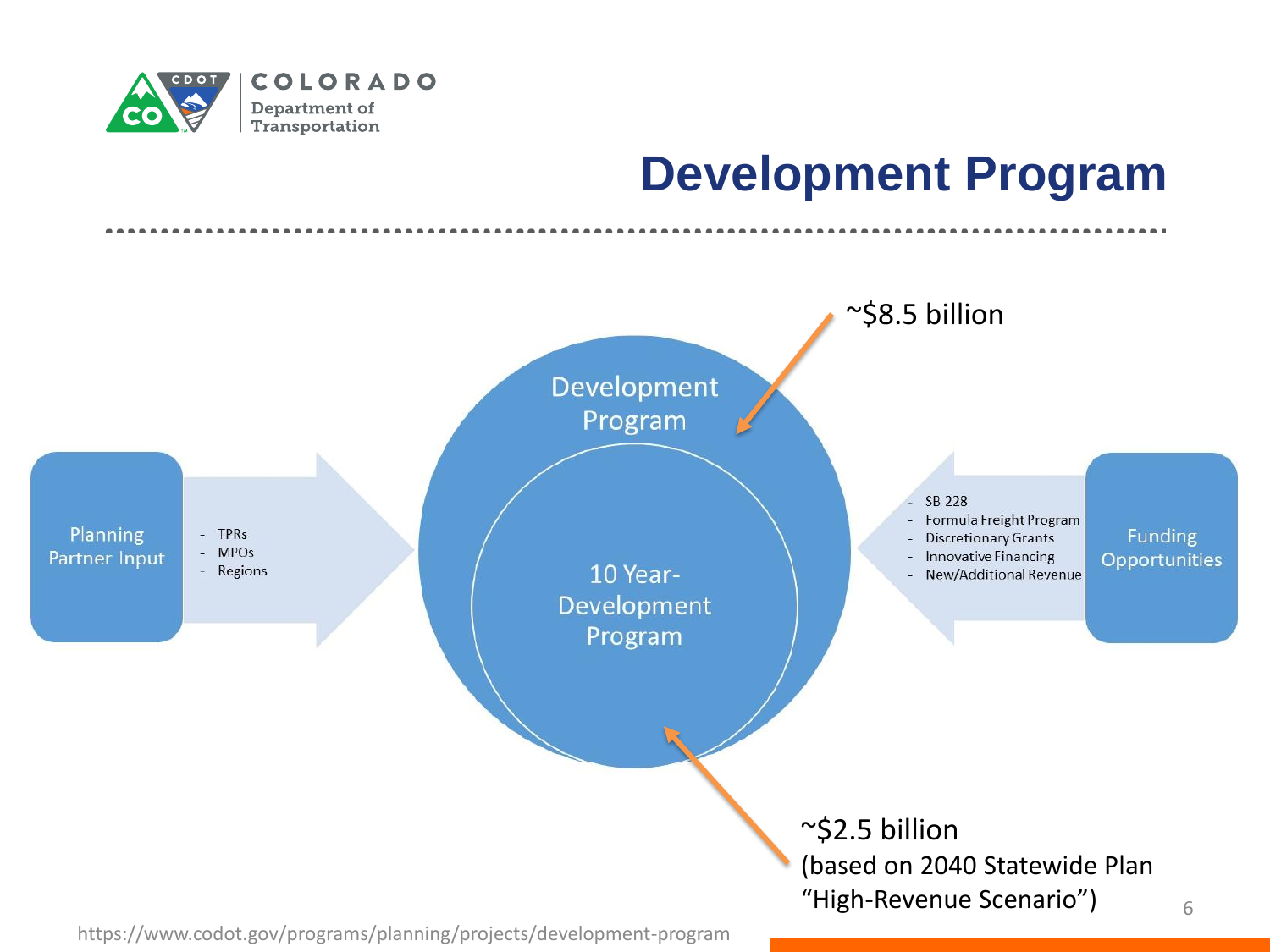

--------------

#### **Why create a Development Program?**

- To consolidate multiple projects lists maintained in different parts of the Department, and in different documents such as RTPs
- To "fill in the gaps" in areas where priorities have not been clearly documented and provide an opportunity for planning partners to provide additional input and reaffirm existing priorities through a clear and transparent process
- To look at priorities outside of funding silos, and across programs
- To "get ahead of the curve" and create a resource that can be used as a starting point for different project selection efforts, including additional SB 228 revenue, discretionary grants, and new revenue sources
- To provide an aid in quantifying identified transportation needs to support planning and programming processes.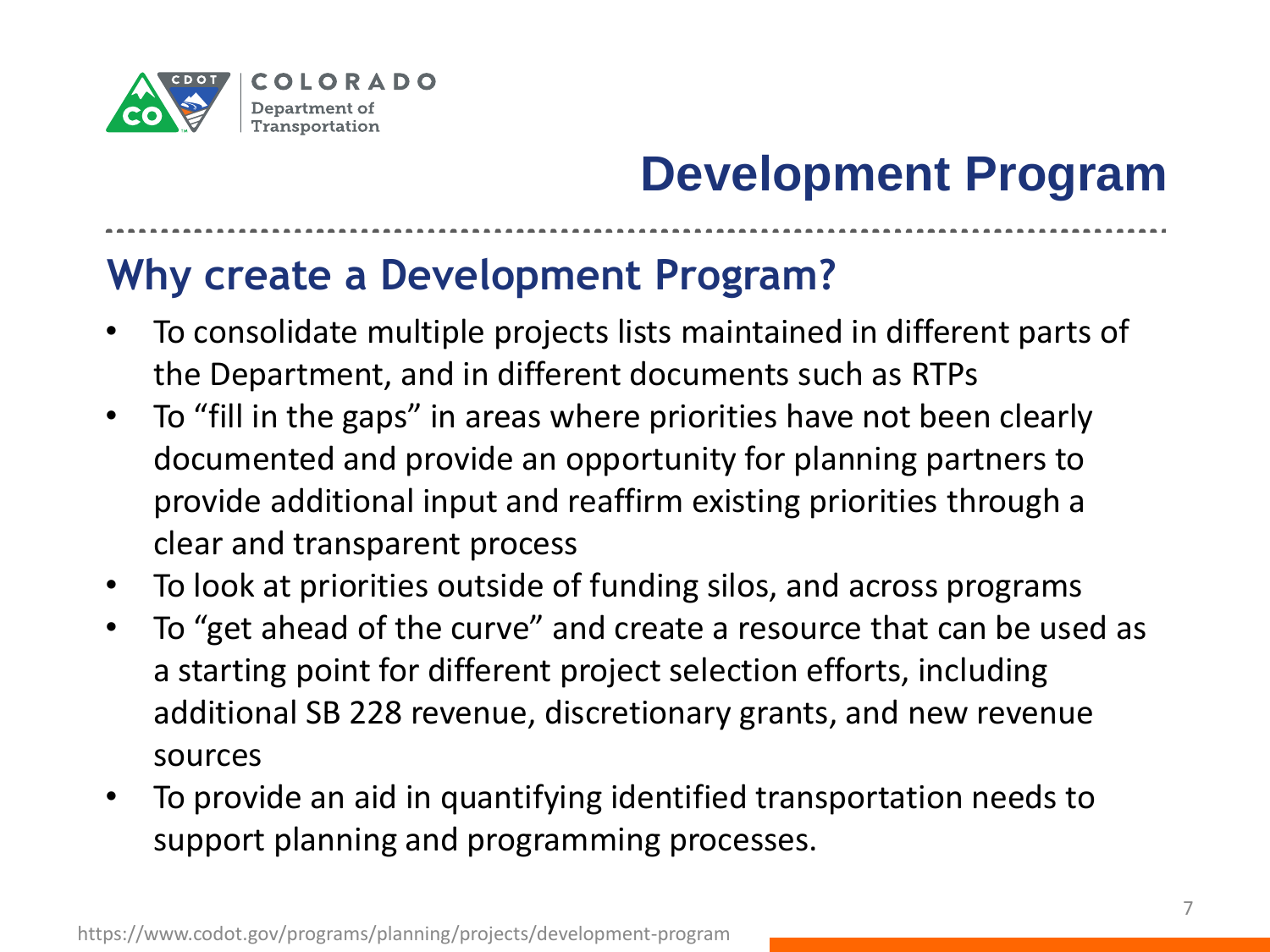

#### **What is the process for creating?**

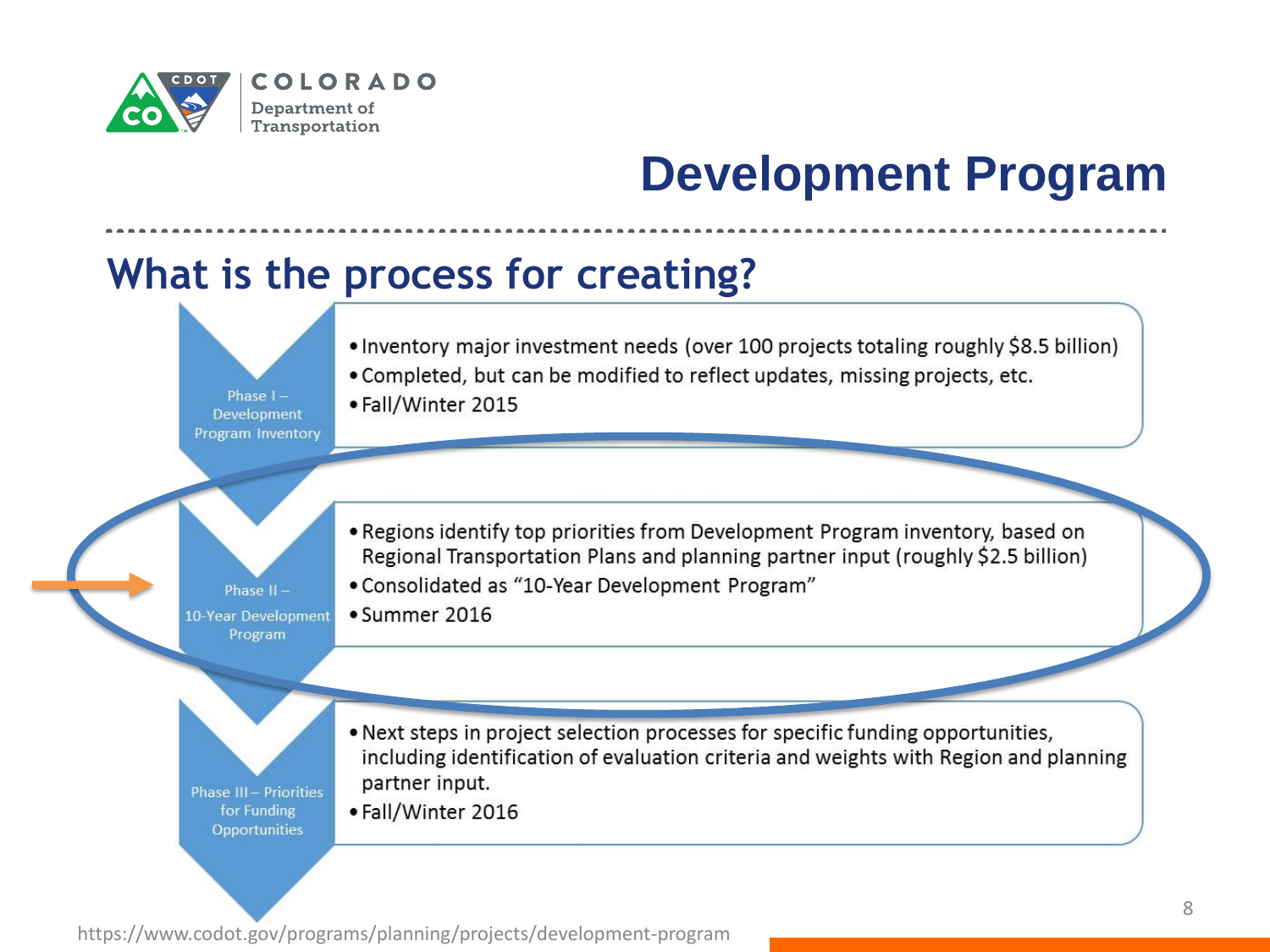



#### Planning Partner Input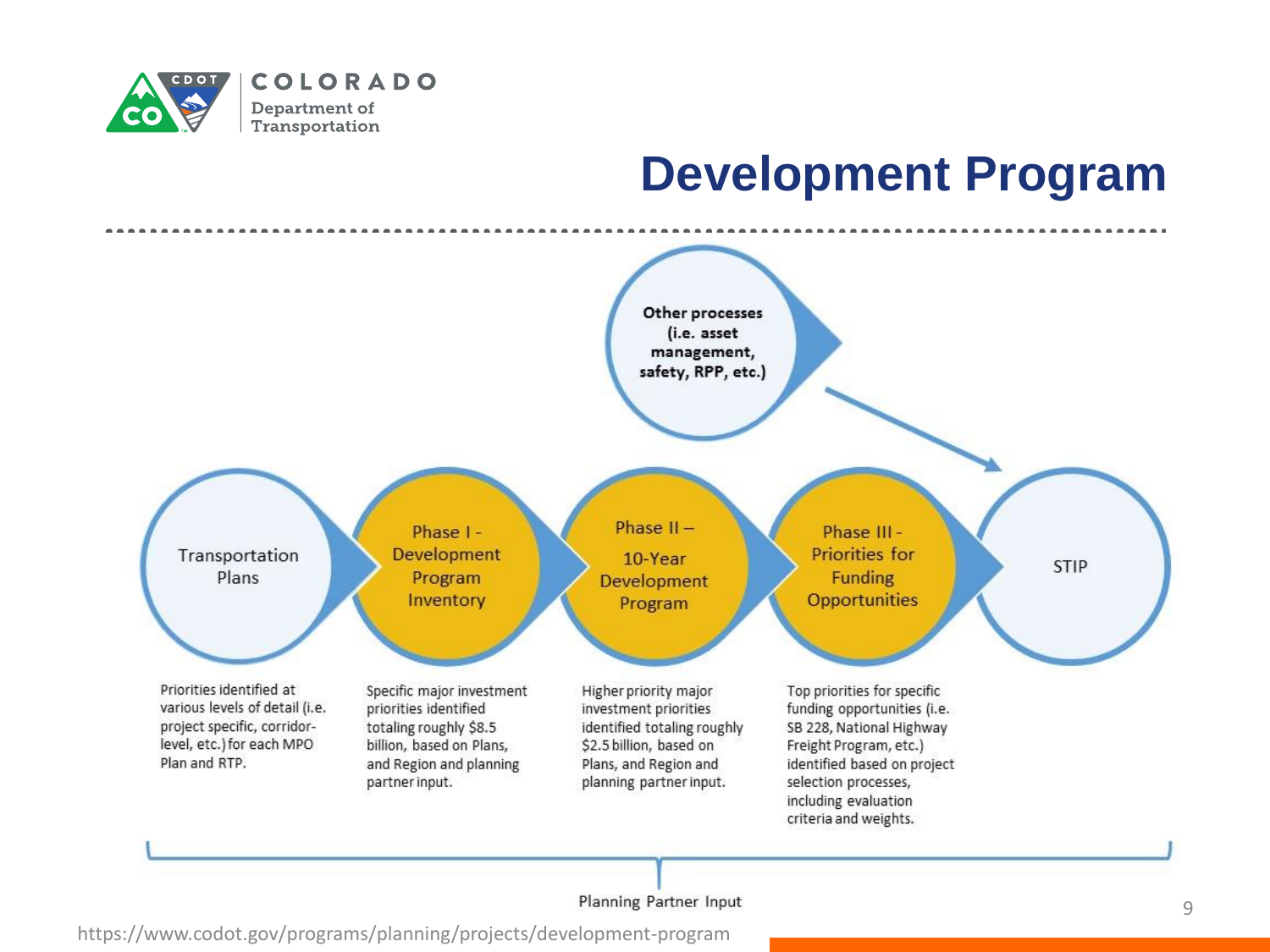

#### **When/how will the Development Program/10-Year Development Program be updated?**

- The Development Program inventory is "living" and can be updated as needed by the CDOT Regions, with updates published periodically.
- Process to be developed for annual updates to the 10-Year Development Program, which will likely include an annual update process aligned with the 4P and Annual STIP update process.
- Updated/developed in tandem with the traditional planning process in the next long-range plan cycle, including the development of the SWP, RTPs, and STIP.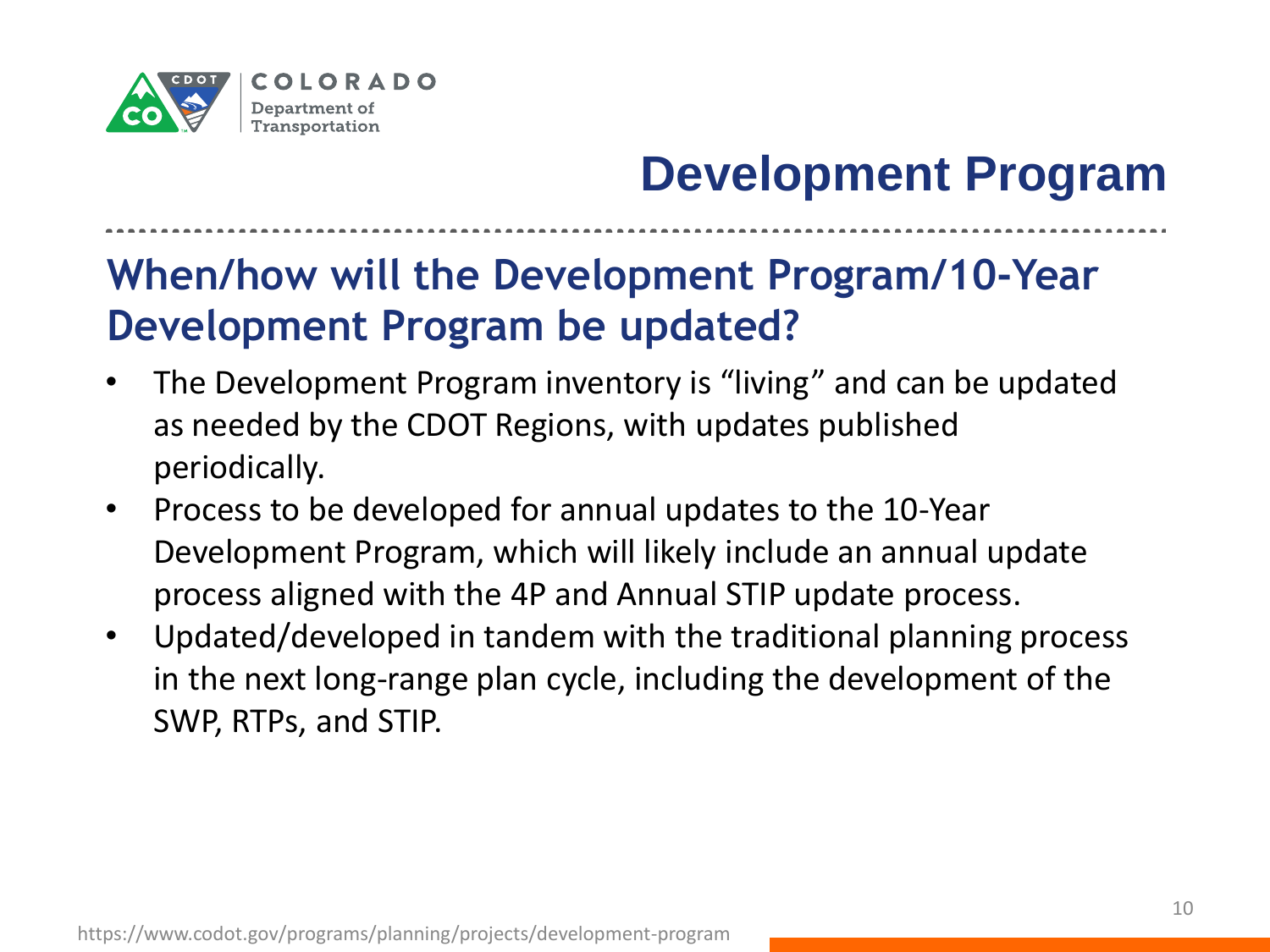

#### **Does a project need to be included in the Development Program in order to be included in the STIP?**

- No. Most projects included in the STIP are smaller in nature, and not likely to be identified in the Development Program (for example, a surface treatment project).
- In most cases, a major investment need being added in the STIP will already be identified in the Development Program as it is likely a known priority. If it is not it can be added to the Development Program or 10-Year Development Program when updated.